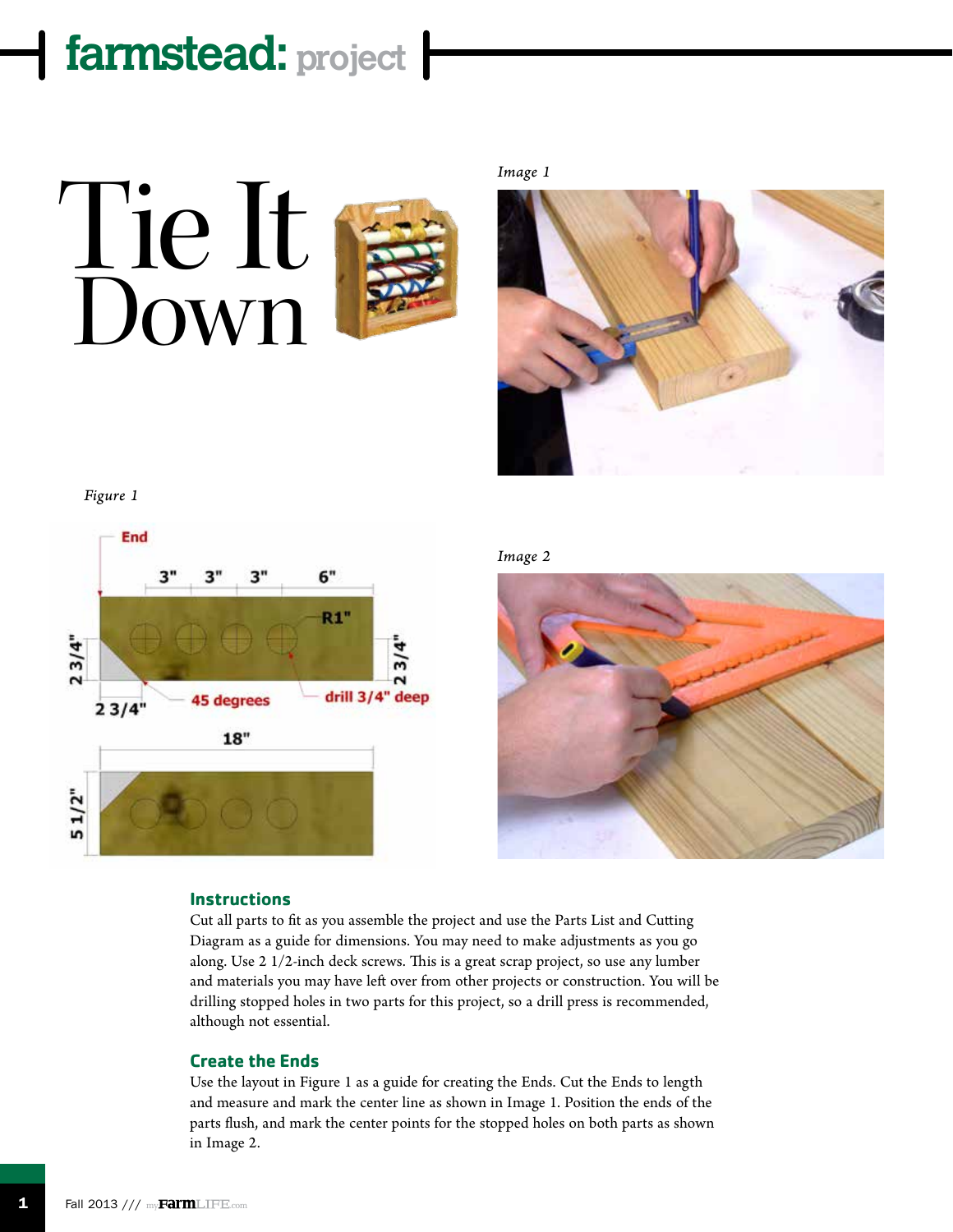### *Image 3*







*Image 4*



Helpful Tip: Since you will need the holes for the pipe to line up, the Ends are two of the key parts to get right. There is, however, a bit of wiggle room, as the holes are 2 inches in diameter and the pipe is 1 7/8 inches in diameter on the outer edge (it's 1 1/2 inches on the inside diameter).

To make sure the Ends match up, make sure you mark the position of the holes on both pieces at the same time. To do this, position the ends flush and use a large square that crosses both parts. This will allow an identical mark to be made across the width of the parts.

Use a drill press or drill/driver fitted with a 2-inch Forstner bit to drill holes (Image 3) that are at least 3/4-inch deep, as shown in Image 4. Drill all four holes in each End.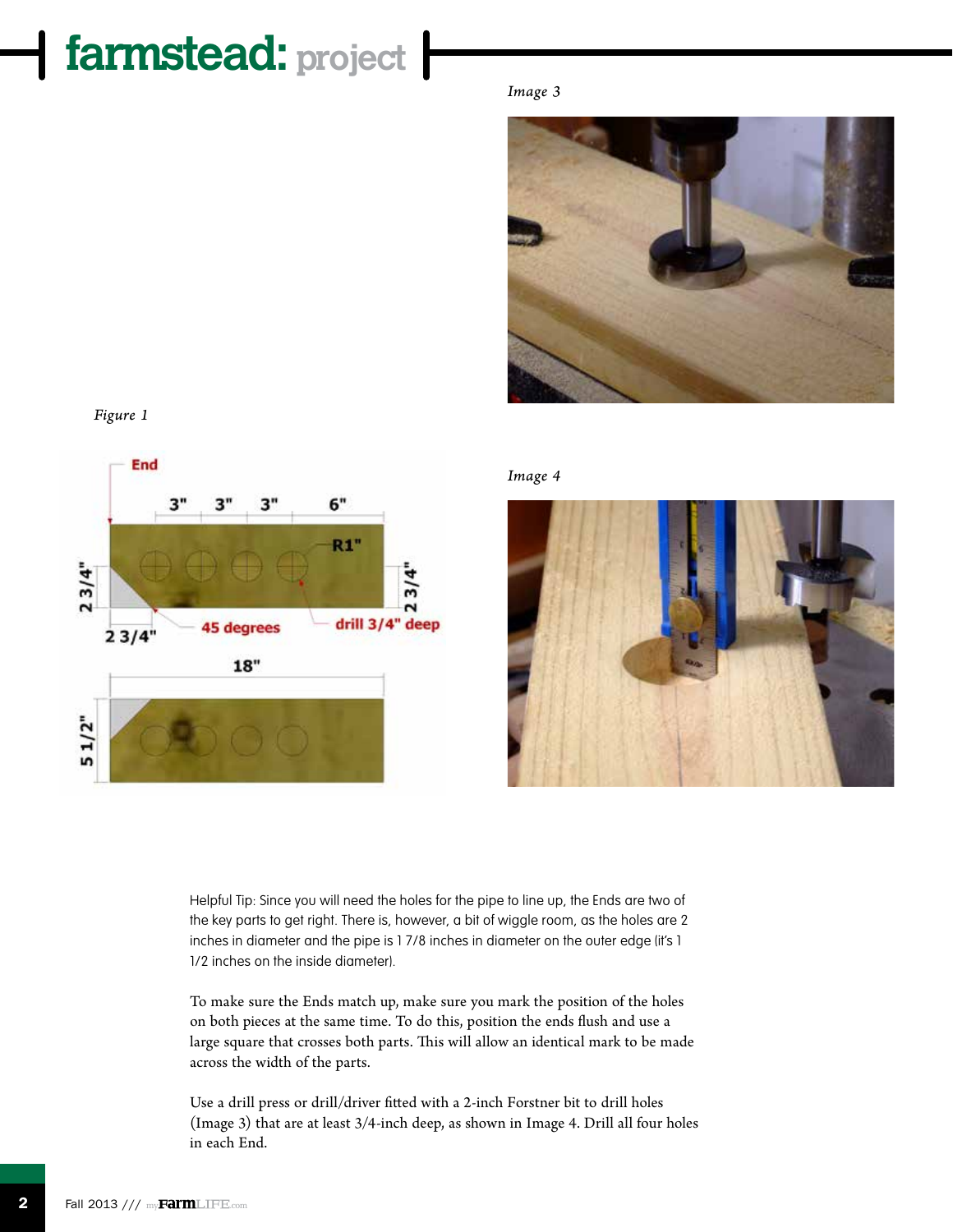



*Image 5*



*Image 6*



*Image 7*



Use a circular saw or miter saw to make a 45-degree cut on one end of the Ends as shown in Image 5. Be sure to make one part a mirror image of the other, as shown in Figure 1.

### **Attach the Bottom & Ledge**

Cut the Bottom to length, position it flush with the bottom edge of an End as shown in Figure 2. Drill three pilot holes spaced equidistantly apart for 2 1/2-inch deck screws, 3/4-inch from the bottom of the End, and attach using 2 1/2-inch deck screws as shown in Image 6. It will help to clamp the Bottom during this process.

Cut the Ledge to length, position it flush with the Bottom and End as shown in Figure 3. Drill three pilot holes spaced equidistantly apart for 2 1/2-inch deck screws centered on the edge of the Ledge and attach using 2 1/2-inch deck screws as shown in Image 7. Clamp in place if needed.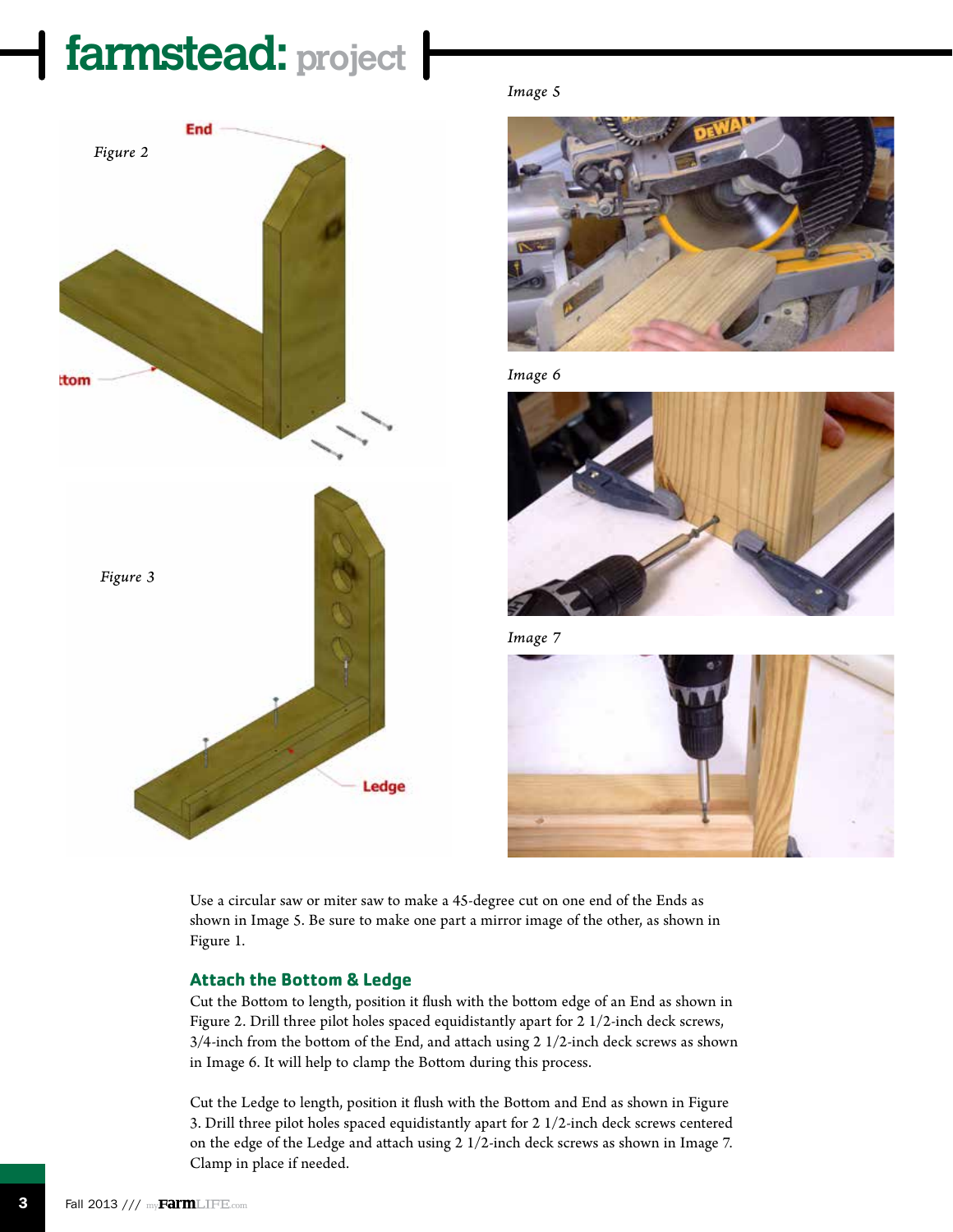

*Image 8*



*Image 9*



### **Prepare the Pipe**

Use a hack saw, miter saw or rotary tool to cut four pieces of 1 1/2-inch PVC pipe to length. Using Figure 4 as a guide, measure and mark 1 3/4-inch deep by 1 5/16-inch wide notches on the ends of the pipe as shown in Image 8 and Image 9. Use any printed marks on the pipe as a guide when making marks. This will help you create notches that line up from end to end.

Helpful Tip: After cutting the notches in the first section of pipe, you can use the notches as a guide for marking the remainder of the pipe sections.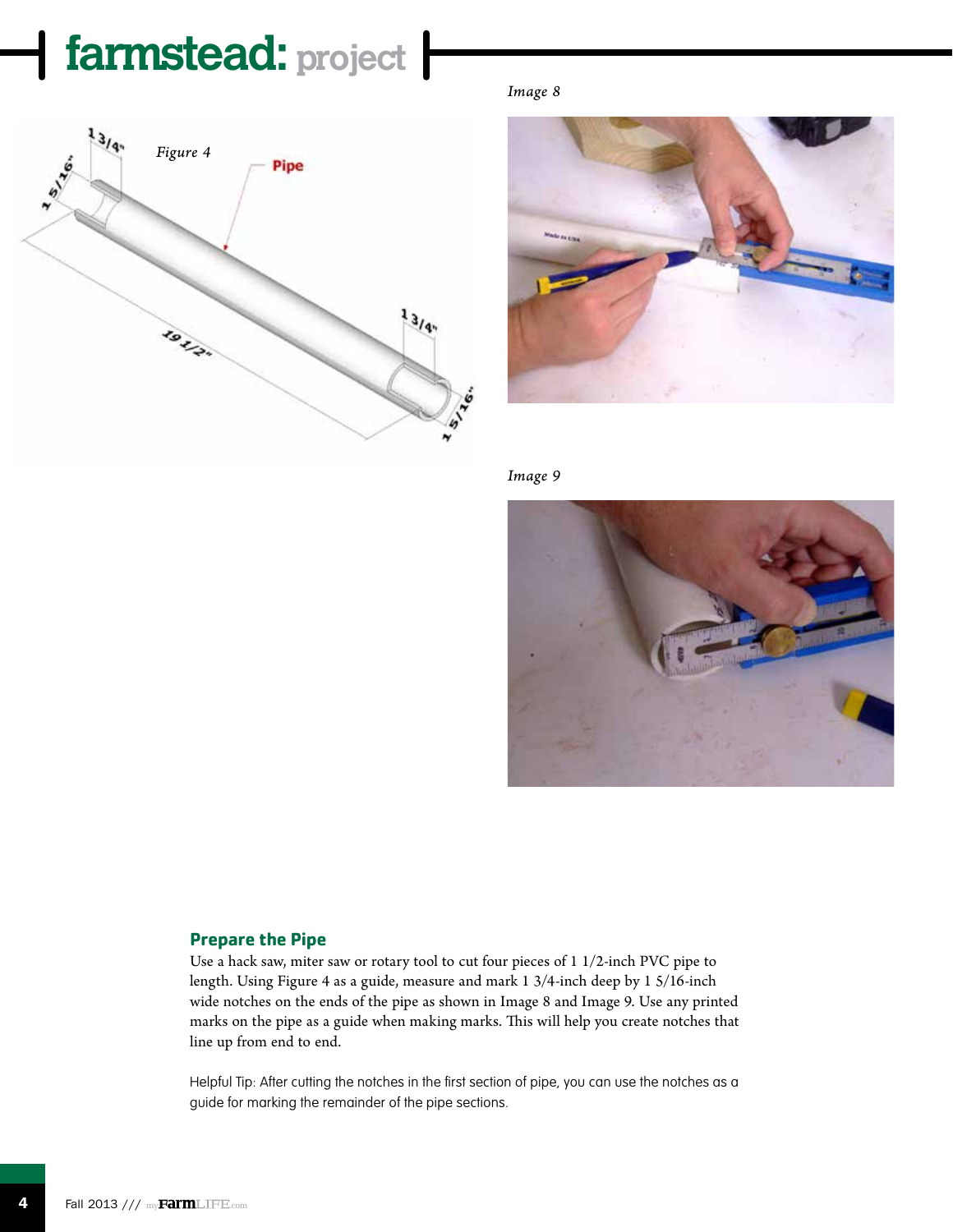







*Image 11*



*Image 12*



Use a rotary tool to cut the notches in the ends of the pipe, as shown in Image 10.

Helpful Tip: Roll or slide the pipe, and keep the tool stationary when making the cuts.

### **Insert the Pipe and Attach the End**

Position the assembly with the End down and insert the sections of pipe into the holes as shown in Figure 5 and Image 11.

Place the holes of the other End part onto the exposed ends of the pipe sections with the end flush against the edge of the Bottom as shown in Figure 6. Drill three pilot holes spaced equidistantly apart for 2 1/2-inch deck screws, 3/4-inch from the bottom of the End, and attach the End to the Bottom using 2 1/2-inch screws as shown in Image 12.